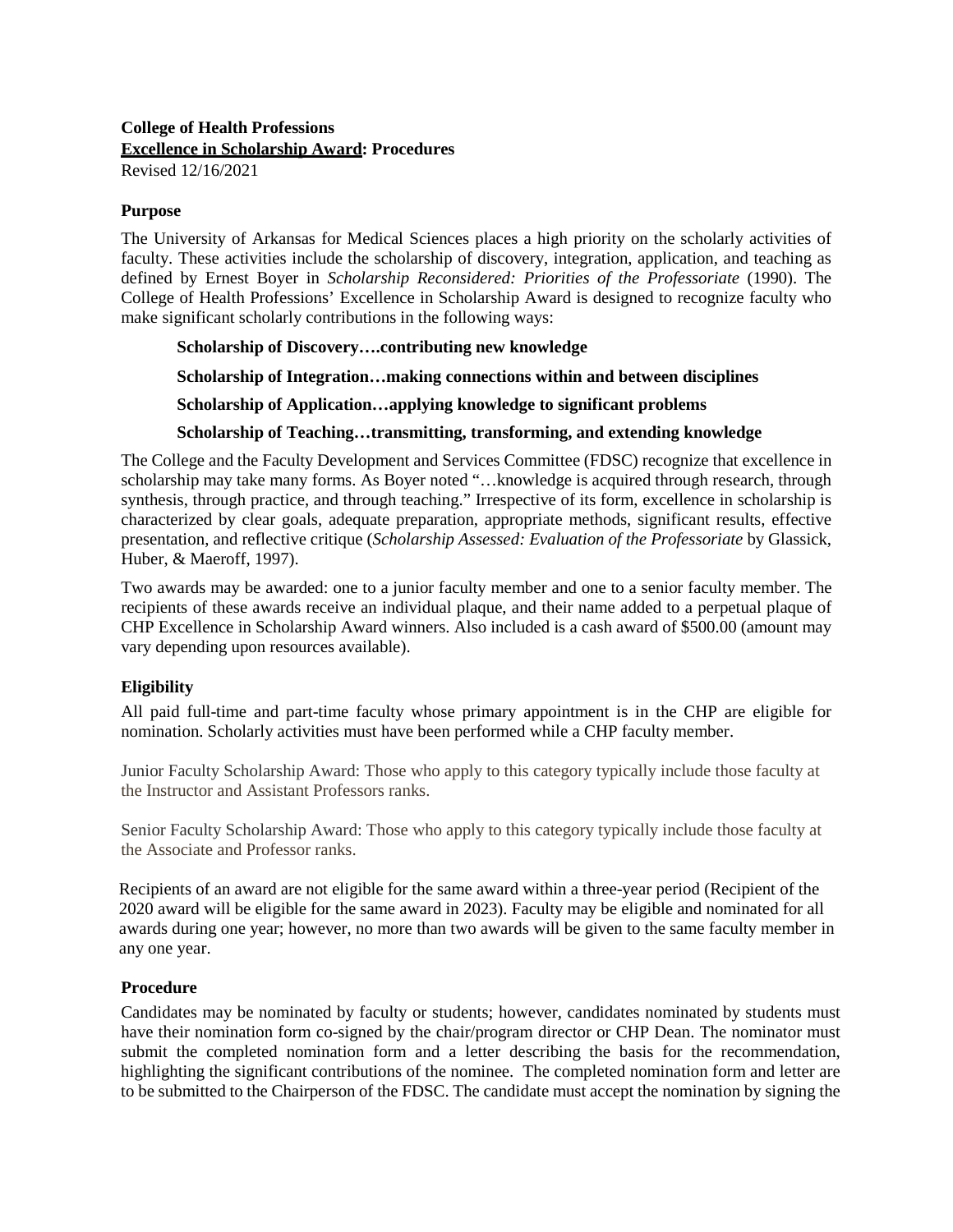Nomination Form in order to be considered for the award. If the individual being nominated is the Chairperson of the FDSC, the form and letter should be submitted to the CHP Associate Dean for Research.

The CHP Associate Dean for Research will verify that all nominations meet the eligibility requirements. After this review, the FDSC will send the confirmed nominations to the respective nominees and their department chairs/program directors with requests to submit a full application.

## **Application Requirements**

- **Current** *curriculum vitae* of the nominee.
- **Letters of Support**: For the Junior Faculty award, three supporting letters from individuals knowledgeable about the nominee's scholarly activities should be submitted. For the Senior Faculty award, six supporting letters should be submitted. It is desirable that some letters be from external sources for the Senior Faculty award. The letters should describe the scholarly contributions of the nominee.
- **Applicant's Statement:** A statement by the applicant should be included (maximum of three pages) that addresses why they merit the award. The applicant should describe the amount of time they are allotted in their workload for scholarly activity. Additionally, the statement should address some or all of the following areas of excellence in scholarship.
	- ° Description of accomplishments including the outcome (observable results) and impact (value judgments of peer-reviewed publications/presentations and funded grant awards)
	- ° Products produced
	- ° Reports and publications about the accomplishments
	- ° If the applicant has received this award previously, the statement should highlight accomplishments since the receipt of the last award.

Additional documentation of accomplishments related to excellence in scholarship may be included in the application as appendices.

• **Chairperson's/Program Director's Letter:** A supporting letter from the applicant's department chair/program director.

If the chair/program director nominated the individual, the letter they submitted with the nomination describing the basis for the recommendation will serve as the supporting letter. The letter should include a summary statement of the applicant's involvement in scholarly activities to include percent of work effort dedicated to scholarly activity. If the applicant has received this award previously, the statement should highlight accomplishments since the receipt of the last award.

If a department chair, program director or CHP Associate Dean is the applicant, a supporting letter from the CHP Dean should be included. In the case of an Associate Dean, a letter from the chair of the department in which the Associate Dean holds their faculty appointment in the CHP is also required.

Application materials should relate directly to the current nomination. The letters should address specifically the scholarly activities described in the application.

The Committee strongly suggests that the nominee and nominator together identify individuals who may provide letters of support for the nomination. The nominee should contact those individuals and request the letters to be sent directly to the Associate Dean for Research.